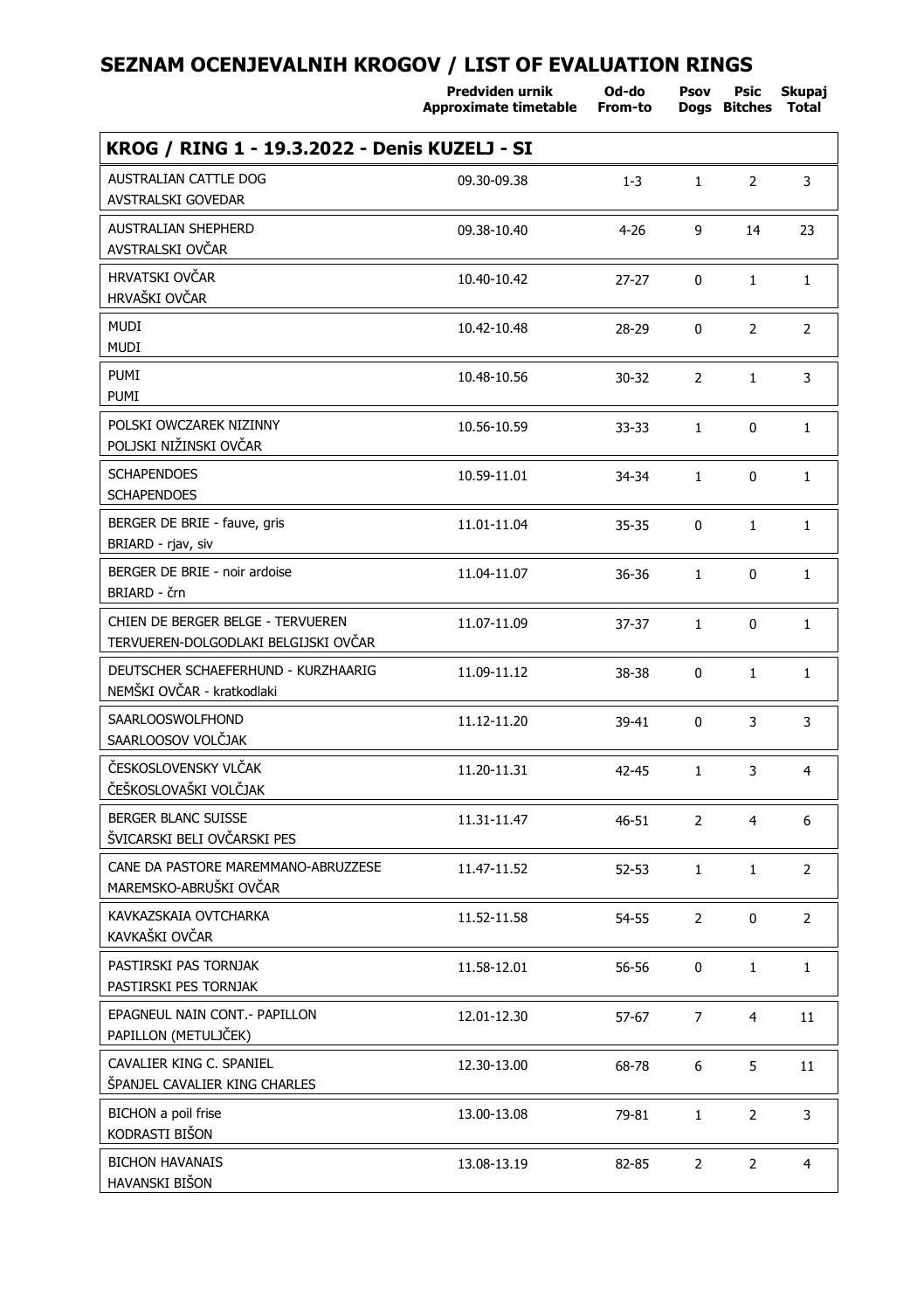|                                                                        | Predviden urnik<br>Approximate timetable | Od-do<br>From-to | Psov           | Psic<br><b>Doas Bitches</b> | Skupaj<br>Total |
|------------------------------------------------------------------------|------------------------------------------|------------------|----------------|-----------------------------|-----------------|
| <b>MALTESE</b>                                                         | 13.19-13.22                              | 86-86            | 0              | $\mathbf{1}$                | $\mathbf{1}$    |
| MALTEŽAN                                                               |                                          |                  |                |                             |                 |
| <b>SKUPAJ</b>                                                          |                                          |                  | 38             | 48                          | 86              |
| KROG / RING 2 - 19.3.2022 - Nadjia TIMMERMANS KADENKO - NL             |                                          |                  |                |                             |                 |
| <b>GROSSER SCHWEIZER SENNENHUND</b><br>VELIKI ŠVICARSKI PLANŠARSKI PES | 09.30-09.38                              | 87-89            | $\overline{2}$ | $\mathbf{1}$                | 3               |
| <b>BERNER SENNENHUND</b><br>BERNSKI PLANŠARSKI PES                     | 09.38-10.07                              | 90-100           | $\overline{7}$ | $\overline{4}$              | 11              |
| APPENZELLER SENNENHUND<br>APPENZELERSKI PLANŠARSKI PES                 | 10.07-10.13                              | 101-102          | $\Omega$       | $\overline{2}$              | $\overline{2}$  |
| NEWFOUNDLAND - black<br>NOVOFUNDLANDEC - črn                           | 10.13-10.29                              | 103-108          | 5              | $\mathbf{1}$                | 6               |
| NEWFOUNDLAND - white with black mark<br>NOVOFUNDLANDEC - belo črn      | 10.29-10.31                              | 109-109          | $\mathbf{1}$   | $\mathbf{0}$                | $\mathbf{1}$    |
| DO-KHYI<br>TIBETANSKI MASTIF                                           | 10.31-10.34                              | 110-110          | $\mathbf{1}$   | $\mathbf{0}$                | $\mathbf{1}$    |
| OLD ENGLISH SHEEPDOG<br>STAROANGLEŠKI OVČAR-BOBTAIL                    | 10.34-10.45                              | 111-114          | $\mathbf{1}$   | 3                           | 4               |
| <b>COLLIE ROUGH</b><br>DOLGODLAKI ŠKOTSKI OVČAR                        | 10.45-11.25                              | 115-129          | 6              | 9                           | 15              |
| <b>BEARDED COLLIE</b><br>BRADATI ŠKOTSKI OVČAR                         | 11.25-11.31                              | 130-131          | $\mathbf{1}$   | $\mathbf{1}$                | $\overline{2}$  |
| <b>BORDER COLLIE</b><br>BORDERSKI OVČAR                                | 11.31-12.22                              | 132-150          | 9              | 10                          | 19              |
| SHETLAND SHEEPDOG<br>ŠETLANDSKI OVČAR                                  | 12.22-12.49                              | 151-160          | 5              | 5                           | 10              |
| <b>WELSH CORGI CARDIGAN</b><br>VALIŽANSKI OVČAR CARDIGAN               | 12.49-12.54                              | 161-162          | $\mathbf{1}$   | $\mathbf{1}$                | $\overline{2}$  |
| <b>WELSH CORGI PEMBROKE</b><br>VALIŽANSKI OVČAR PEMBROKE               | 12.54-13.27                              | 163-174          | 4              | 8                           | 12              |
| <b>SKUPAJ</b>                                                          |                                          |                  | 43             | 45                          | 88              |
| KROG / RING 3 - 19.3.2022 - Angel GARACH DOMECH - ES                   |                                          |                  |                |                             |                 |
| <b>BULLDOG</b>                                                         | 09.30-09.46                              | 175-180          | $\overline{2}$ | 4                           | 6               |

| <b>BULLDOG</b><br>ANGLEŠKI BULDOG                   | 09.30-09.46 | 175-180 |   |   | 6 |
|-----------------------------------------------------|-------------|---------|---|---|---|
| DEUTSCHE DOGGE - gelb<br>NEMŠKA DOGA - RUMENA       | 09.46-09.55 | 181-183 | 2 |   |   |
| DEUTSCHE DOGGE - gestromt<br>NEMŠKA DOGA - PROGASTA | 09.55-09.57 | 184-184 |   | 0 |   |
| DEUTSCHE DOGGE - schwarz<br>NEMŠKA DOGA - ČRNA      | 09.57-10.09 | 185-188 | 3 |   | 4 |
| DEUTSCHE DOGGE - gefleckt<br>NEMŠKA DOGA - HARLEKIN | 10.09-10.17 | 189-191 |   | 2 |   |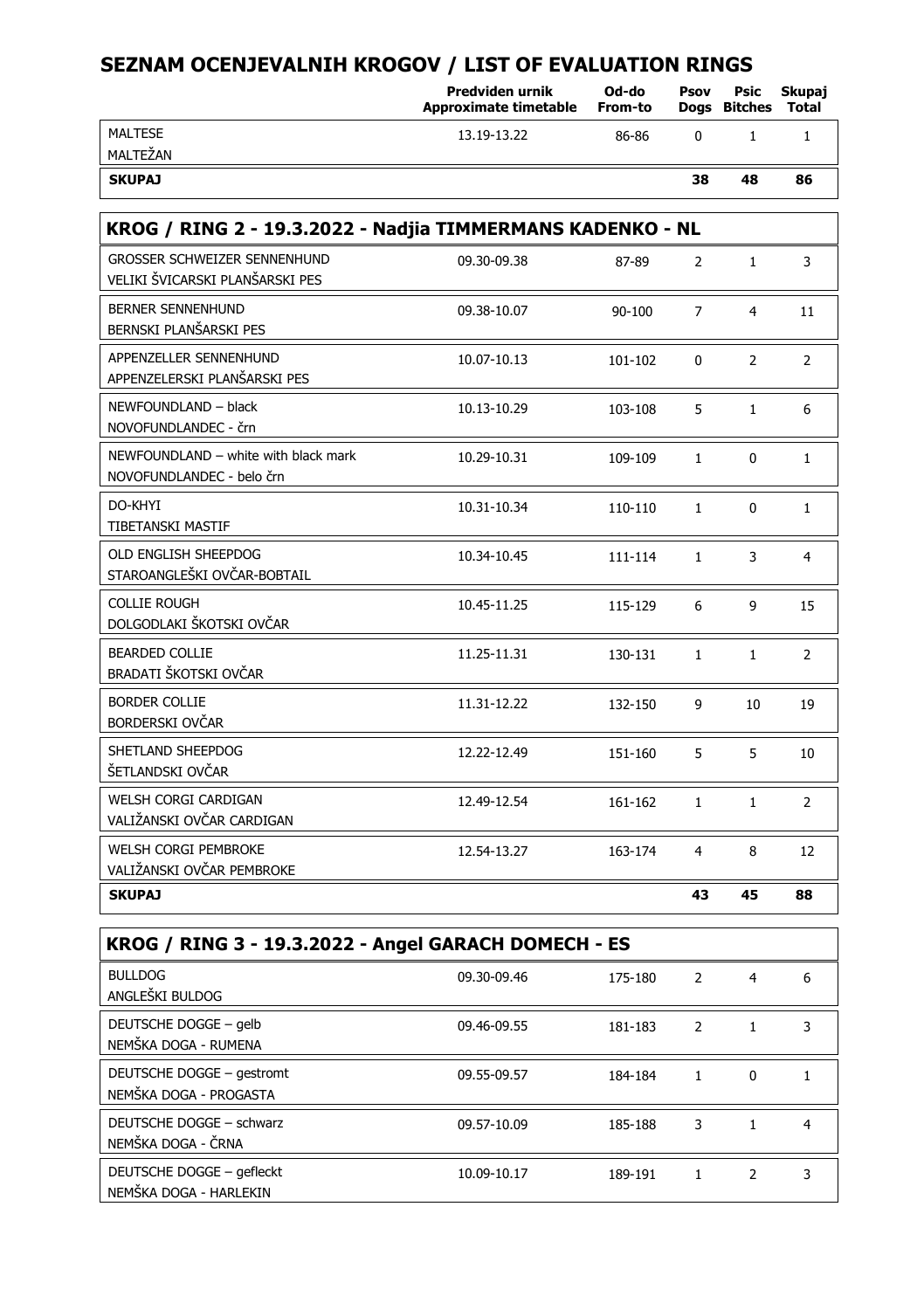|                                                                      | Predviden urnik<br><b>Approximate timetable</b> | Od-do<br>From-to | Psov           | Psic<br>Dogs Bitches | Skupaj<br>Total |
|----------------------------------------------------------------------|-------------------------------------------------|------------------|----------------|----------------------|-----------------|
| AMERICAN STAFFORDSHIRE TERRIER<br>AMERIŠKI STAFFORDSHIRSKI TERIER    | 10.17-10.37                                     | 192-198          | 4              | 3                    | $\overline{7}$  |
| BULL TERRIER - standard<br><b>BULTERIER</b>                          | 10.37-10.39                                     | 199-199          | $\Omega$       | $\mathbf{1}$         | $\mathbf{1}$    |
| <b>BULL TERRIER - miniature</b><br>PRITLIKAVI BULTERIER              | 10.39-10.45                                     | 200-201          | $\mathbf{1}$   | $\mathbf{1}$         | 2               |
| STAFFORDSHIRE BULL TERRIER<br>STAFFORDSHIRSKI BULTERIER              | 10.45-11.05                                     | 202-208          | 3              | $\overline{4}$       | $\overline{7}$  |
| RIESENSCHNAUZER - schwarz<br>VELIKI ŠNAVCER - črni                   | 11.05-11.16                                     | 209-212          | $\mathbf{1}$   | 3                    | 4               |
| RIESENSCHNAUZER - pfeffersalz<br>VELIKI ŠNAVCER - poper sol          | 11.16-11.19                                     | 213-213          | 0              | $\mathbf{1}$         | $\mathbf{1}$    |
| SCHNAUZER - schwarz<br>SREDNJI ŠNAVCER - črni                        | 11.19-11.38                                     | 214-220          | 2              | 5                    | 7               |
| SCHNAUZER - pfeffersalz<br>SREDNJI ŠNAVCER - poper sol               | 11.38-11.44                                     | 221-222          | 0              | 2                    | 2               |
| ZWERGSCHNAUZER - schwarz<br>PRITLIKAVI ŠNAVCER - črni                | 11.44-12.14                                     | 223-233          | 4              | $\overline{7}$       | 11              |
| ZWERGSCHNAUZER - pfeffersalz<br>PRITLIKAVI ŠNAVCER - poper sol       | 12.14-12.23                                     | 234-236          | $\Omega$       | 3                    | 3               |
| ZWERGSCHNAUZER - schwarz-silber<br>PRITLIKAVI ŠNAVCER - črno srebrni | 12.23-12.59                                     | 237-249          | 8              | 5                    | 13              |
| ZWERGSCHNAUZER - weiss<br>PRITLIKAVI ŠNAVCER - beli                  | 12.59-13.16                                     | 250-255          | $\overline{2}$ | 4                    | 6               |
| <b>ZWERGPINSCHER</b><br>PRITLIKAVI PINČ                              | 13.16-13.22                                     | 256-257          | $\overline{2}$ | 0                    | 2               |
| <b>SKUPAJ</b>                                                        |                                                 |                  | 36             | 47                   | 83              |
| KROG / RING 4 - 19.3.2022 - Tina PEIXOTO - PT                        |                                                 |                  |                |                      |                 |

| KROG / RING 4 - 19.3.2022 - Tina PEIXOTO - PT |             |         |    |    |    |
|-----------------------------------------------|-------------|---------|----|----|----|
| <b>GREYHOUND</b><br>VELIKI ANGLEŠKI HRT       | 09.30-09.43 | 258-262 | 3  | 2  | 5  |
| <b>WHIPPET</b><br>MALI ANGLEŠKI HRT           | 09.43-11.22 | 263-299 | 14 | 23 | 37 |
| SALUKI<br>SALUKI                              | 11.22-12.00 | 300-313 | 8  | 6  | 14 |
| <b>AFGHAN HOUND</b><br>AFGANISTANSKI HRT      | 12.00-12.24 | 314-322 | 4  | 5  | 9  |
| <b>BARZAIA</b><br><b>RUSKI HRT</b>            | 12.24-12.51 | 323-332 | 7  | 3  | 10 |
| <b>IRISH WOLFHOUND</b><br>IRSKI VOLČJI HRT    | 12.51-13.24 | 333-344 | 7  | 5  | 12 |
| <b>SKUPAJ</b>                                 |             |         | 43 | 44 | 87 |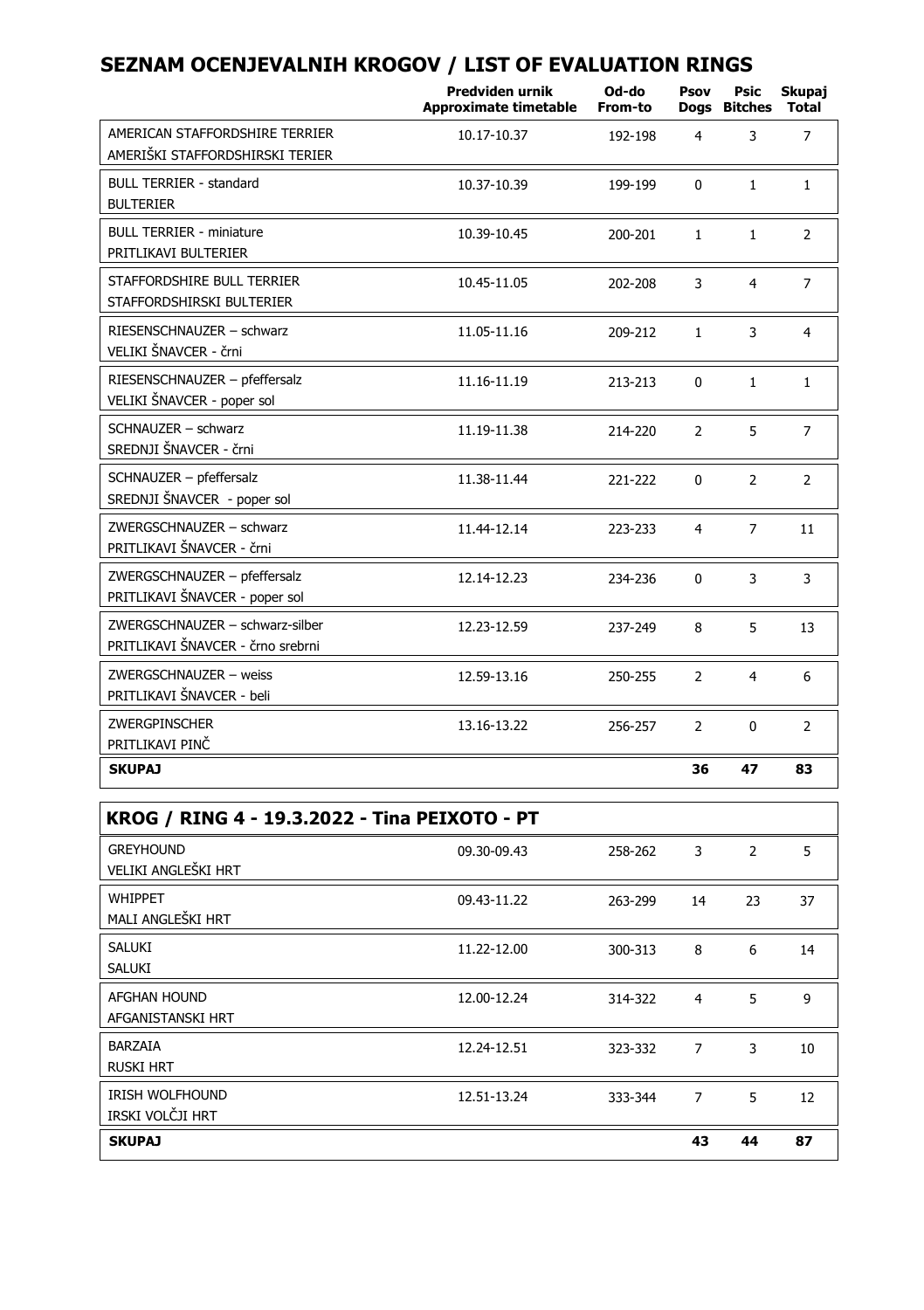**Predviden urnik**

**Psov**

**Od-do**

**Psic Skupaj**

|                                                                                 | Approximate timetable | From-to |                | Dogs Bitches Total |                |
|---------------------------------------------------------------------------------|-----------------------|---------|----------------|--------------------|----------------|
| KROG / RING 5 - 19.3.2022 - Marta BANDUR - SI                                   |                       |         |                |                    |                |
| AMERICAN AKITA<br>AMERIŠKI AKITA                                                | 09.30-09.48           | 345-351 | $\overline{2}$ | 5                  | $\overline{7}$ |
| <b>AKITA</b><br>AKITA                                                           | 09.48-10.13           | 352-360 | 6              | 3                  | 9              |
| <b>ALASKAN MALAMUTE</b><br>ALJAŠKI MALAMUT                                      | 10.13-10.31           | 361-367 | 3              | $\overline{4}$     | $\overline{7}$ |
| SIBERIAN HUSKY<br>SIBIRSKI HUSKY                                                | 10.31-11.06           | 368-380 | 4              | 9                  | 13             |
| SAMOIEDSKAIA SABAKA<br>SAMOJED                                                  | 11.06-11.28           | 381-388 | 3              | 5                  | 8              |
| CHOW CHOW<br>ČOV-ČOV                                                            | 11.28-11.33           | 389-390 | $\mathbf{1}$   | $\mathbf{1}$       | $\overline{2}$ |
| <b>BASENJI</b><br><b>BASENJI</b>                                                | 11.33-11.39           | 391-392 | $\overline{2}$ | 0                  | $\overline{2}$ |
| <b>SHIBA</b><br>ŠIBA                                                            | 11.39-12.08           | 393-403 | $\overline{4}$ | $\overline{7}$     | 11             |
| NIHON SUPITTSU<br>JAPONSKI ŠPIC                                                 | 12.08-12.22           | 404-408 | $\overline{2}$ | 3                  | 5              |
| DEUTSCHER SPITZ / kleinspitz - andere Farben<br>MALI NEMŠKI ŠPIC - ostalih barv | 12.22-12.35           | 409-413 | $\mathbf 0$    | 5                  | 5              |
| DEUTSCHER SPITZ / zwergspitz - alle farben<br>PRITLIKAVI NEMŠKI ŠPIC            | 12.35-13.27           | 414-432 | 14             | 5                  | 19             |
| <b>SKUPAJ</b>                                                                   |                       |         | 41             | 47                 | 88             |

| KROG / RING 6 - 19.3.2022 - Oliver SIMON - HR             |             |         |          |                |               |
|-----------------------------------------------------------|-------------|---------|----------|----------------|---------------|
| <b>ROTTWEILER</b><br><b>ROTTWEILER</b>                    | 09.30-09.48 | 433-439 | 3        | 4              | 7             |
| DOBERMANN - schwarz mit rostroten Brand<br>DOBERMAN - črn | 09.48-09.54 | 440-441 | $\Omega$ | 2              | $\mathcal{P}$ |
| DOBERMANN - braun mit rostroten Brand<br>DOBERMAN - rjav  | 09.54-09.56 | 442-442 | $\Omega$ | 1              | 1             |
| DEUTSCHER BOXER - gestromt<br>NEMŠKI BOKSER - progast     | 09.56-10.07 | 443-446 | 1        | 3              | 4             |
| DEUTSCHER BOXER - gelb<br>NEMŠKI BOKSER - rumen           | 10.07-10.18 | 447-450 | 3        | 1              | 4             |
| CAO DE AGUA PORTUGUES<br>PORTUGALSKI VODNI PES            | 10.18-10.34 | 451-456 | 3        | 3              | 6             |
| ENGLISH SPRINGER SPANIEL<br>ANGLEŠKI ŠPRINGER ŠPANJEL     | 10.34-10.42 | 457-459 | 1        | $\overline{2}$ | 3             |
| WELSH SPRINGER SPANIEL<br>VALIŽANSKI ŠPRINGER ŠPANJEL     | 10.42-10.45 | 460-460 | $\Omega$ | $\mathbf{1}$   | 1             |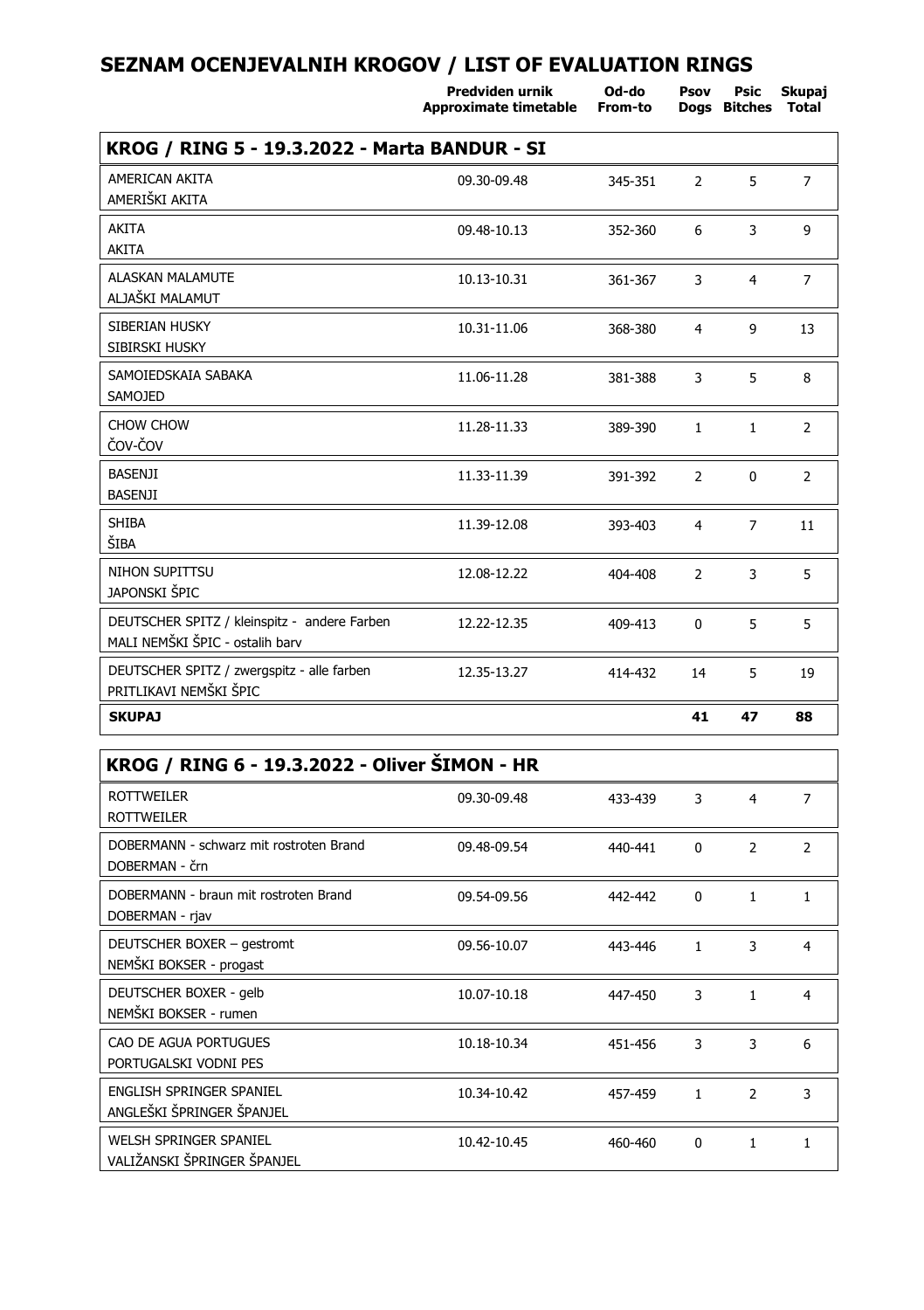|                                                                             | <b>Predviden urnik</b><br><b>Approximate timetable</b> | Od-do<br>From-to | Psov           | Psic<br>Dogs Bitches | Skupaj<br><b>Total</b> |
|-----------------------------------------------------------------------------|--------------------------------------------------------|------------------|----------------|----------------------|------------------------|
| <b>CLUMBER SPANIEL</b><br>CLUMBERŠKI ŠPANJEL                                | 10.45-10.48                                            | 461-461          | $\mathbf{1}$   | $\Omega$             | $\mathbf{1}$           |
| <b>ENGLISH COCKER SPANIEL - solid</b><br>ANGLEŠKI KOKER ŠPANJEL - enobarven | 10.48-11.09                                            | 462-469          | 4              | 4                    | 8                      |
| ENGLISH COCKER SPANIEL - particolour<br>ANGLEŠKI KOKER ŠPANJEL - večbarven  | 11.09-11.25                                            | 470-475          | $\overline{2}$ | $\overline{4}$       | 6                      |
| AMERICAN COCKER - black<br>AMERIŠKI ŠPANJEL - črn                           | 11.25-11.39                                            | 476-480          | 3              | $\overline{2}$       | 5                      |
| AMERICAN COCKER - particolour<br>AMERIŠKI ŠPANJEL - večbarven               | 11.39-11.41                                            | 481-481          | $\mathbf{0}$   | $\mathbf{1}$         | $\mathbf{1}$           |
| PETIT BASSET GRIFFON VENDEEN<br>MALI VENDEJSKI RESASTI BASET                | 11.41-11.44                                            | 482-482          | $\mathbf{0}$   | $\mathbf{1}$         | $\mathbf{1}$           |
| <b>BEAGLE</b><br><b>BIGL</b>                                                | 11.44-12.08                                            | 483-491          | 5              | 4                    | 9                      |
| <b>BASSET HOUND</b><br><b>BASET</b>                                         | 12.08-12.33                                            | 492-500          | 5              | $\overline{4}$       | 9                      |
| <b>DALMATINAC</b><br><b>DALMATINEC</b>                                      | 12.33-12.57                                            | 501-509          | 4              | 5                    | 9                      |
| CHIEN DE SAINT-HUBERT<br>PES SVETEGA HUBERTA - BLOODHOUND                   | 12.57-13.00                                            | 510-510          | $\mathbf{0}$   | $\mathbf{1}$         | $\mathbf{1}$           |
| BLACK AND TAN COONHOUND<br>ČRNO-ČRELASTI RAKUNAR                            | 13.00-13.02                                            | 511-511          | $\mathbf{1}$   | $\mathbf{0}$         | $\mathbf{1}$           |
| RHODESIAN RIDGEBACK<br>RODEZIJSKI GREBENAR                                  | 13.02-13.27                                            | 512-520          | 6              | 3                    | 9                      |
| <b>SKUPAJ</b>                                                               |                                                        |                  | 42             | 46                   | 88                     |

| KROG / RING 7 - 19.3.2022 - Alberto CUCCILLATO - IT      |             |         |                |                |              |  |
|----------------------------------------------------------|-------------|---------|----------------|----------------|--------------|--|
| <b>GORDON SETTER</b><br><b>GORDON SETER</b>              | 09.30-09.40 | 521-524 | $\mathbf{1}$   | 3              | 4            |  |
| IRISH RED AND WHITE SETTER<br>IRSKI RDEČE BELI SETER     | 09.40-09.43 | 525-525 | $\Omega$       | $\mathbf{1}$   | $\mathbf{1}$ |  |
| <b>IRISH RED SETTER</b><br><b>IRSKI SETER</b>            | 09.43-09.54 | 526-529 | 3              | 1              | 4            |  |
| <b>ENGLISH SETTER</b><br>ANGLEŠKI SETER                  | 09.54-10.10 | 530-535 | $\overline{4}$ | $\overline{2}$ | 6            |  |
| <b>BRAQUE D'AUVERGNE</b><br>AUVERNEŠKI PTIČAR            | 10.10-10.13 | 536-536 | $\Omega$       | 1              | $\mathbf{1}$ |  |
| <b>EPAGNEUL BRETON</b><br>BRETONSKI PTIČAR               | 10.13-10.15 | 537-537 | $\mathbf{1}$   | $\Omega$       | $\mathbf{1}$ |  |
| <b>ENGLISH POINTER</b><br><b>POENTER</b>                 | 10.15-10.23 | 538-540 | $\Omega$       | 3              | 3            |  |
| <b>BRACCO ITALIANO</b><br>ITALIJANSKI KRATKODLAKI PTIČAR | 10.23-10.34 | 541-544 | $\overline{4}$ | $\Omega$       | 4            |  |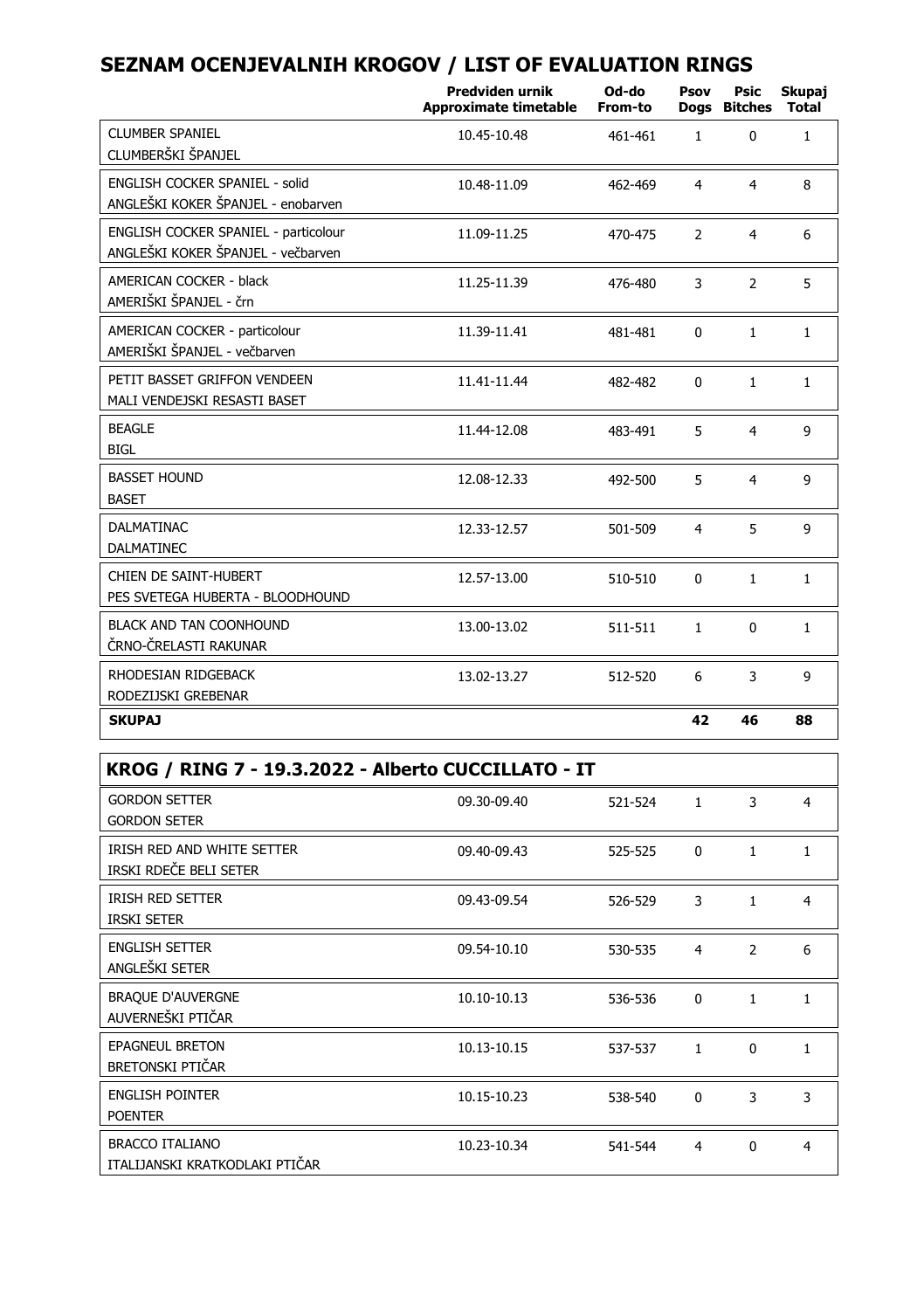|                                                                  | Predviden urnik<br>Approximate timetable | Od-do<br>From-to | Psov | Psic<br>Dogs Bitches | Skupaj<br>Total |
|------------------------------------------------------------------|------------------------------------------|------------------|------|----------------------|-----------------|
| DEUTSCHER KURZHAAR<br>NEMŠKI KRATKODLAKI PTIČAR                  | 10.34-10.56                              | 545-552          | 5    | 3                    | 8               |
| ROVIDSZORU MAGYAR VIZSLA<br>KRATKODLAKI MADŽARSKI PTIČAR - VIŽLA | 10.56-11.20                              | 553-561          | 3    | 6                    | 9               |
| WEIMARANER - kurzhaarig<br>KRATKODLAKI WEIMARANEC                | 11.20-11.42                              | 562-569          | 3    | 5                    | 8               |
| <b>GOLDEN RETRIEVER</b><br>ZLATI PRINAŠALEC                      | 11.42-13.05                              | 570-600          | 14   | 17                   | 31              |
| <b>LABRADOR RETRIEVER</b><br>LABRADOREC                          | 13.05-13.57                              | 601-619          | 4    | 15                   | 19              |
| <b>SKUPAJ</b>                                                    |                                          |                  | 42   | 57                   | 99              |

| KROG / RING 8 - 19.3.2022 - Suzana SIMON - HR            |             |         |                |                |                |  |  |
|----------------------------------------------------------|-------------|---------|----------------|----------------|----------------|--|--|
| KRAŠKI OVČAR<br>KRAŠKI OVČAR                             | 09.30-09.46 | 620-625 | $\mathbf{1}$   | 5              | 6              |  |  |
| <b>HOVAWART</b><br><b>HOVAWART</b>                       | 09.46-09.48 | 626-626 | 0              | $\mathbf{1}$   | $\mathbf{1}$   |  |  |
| <b>LEONBERGER</b><br>LEONBERŽAN                          | 09.48-09.56 | 627-629 | 3              | 0              | 3              |  |  |
| ST. BERNARDSHUND - langhaarig<br>DOLGODLAKI BERNARDINEC  | 09.56-10.02 | 630-631 | $\mathbf{1}$   | $\mathbf{1}$   | 2              |  |  |
| ST. BERNARDSHUND - kurzhaarig<br>KRATKODLAKI BERNARDINEC | 10.02-10.05 | 632-632 | 0              | $\mathbf{1}$   | 1              |  |  |
| CHINESE CRESTED DOG<br>KITAJSKI ČOPASTI PES              | 10.05-10.15 | 633-636 | 3              | $\mathbf{1}$   | $\overline{4}$ |  |  |
| <b>PUG</b><br><b>MOPS</b>                                | 10.15-10.29 | 637-641 | 3              | $\overline{2}$ | 5              |  |  |
| <b>BOULEDOGUE FRANCAIS</b><br><b>FRANCOSKI BULDOG</b>    | 10.29-11.20 | 642-660 | 12             | $\overline{7}$ | 19             |  |  |
| <b>BOSTON TERRIER</b><br><b>BOSTON TERIER</b>            | 11.20-11.39 | 661-667 | 3              | 4              | $\overline{7}$ |  |  |
| CHIHUAHUA - pelo corto<br>KRATKODLAKA ČIVAVA             | 11.39-12.01 | 668-675 | 3              | 5              | 8              |  |  |
| CHIHUAHUA - pelo largo<br>DOLGODLAKA ČIVAVA              | 12.01-12.25 | 676-684 | 6              | 3              | 9              |  |  |
| PETIT BRABANCON<br><b>MALI BRABANCON</b>                 | 12.25-12.30 | 685-686 | $\overline{2}$ | $\mathbf 0$    | $\overline{2}$ |  |  |
| <b>GRIFFON BELGE</b><br><b>BELGIJSKI GRIFON</b>          | 12.30-12.33 | 687-687 | 0              | $\mathbf{1}$   | $\mathbf{1}$   |  |  |
| <b>GRIFFON BRUXELLOIS</b><br><b>BRUSELJSKI GRIFON</b>    | 12.33-12.38 | 688-689 | $\overline{2}$ | $\mathbf{0}$   | $\overline{2}$ |  |  |
| <b>CHIN</b><br>JAPONSKI ŠPANJEL                          | 12.38-12.41 | 690-690 | $\mathbf{1}$   | 0              | $\mathbf{1}$   |  |  |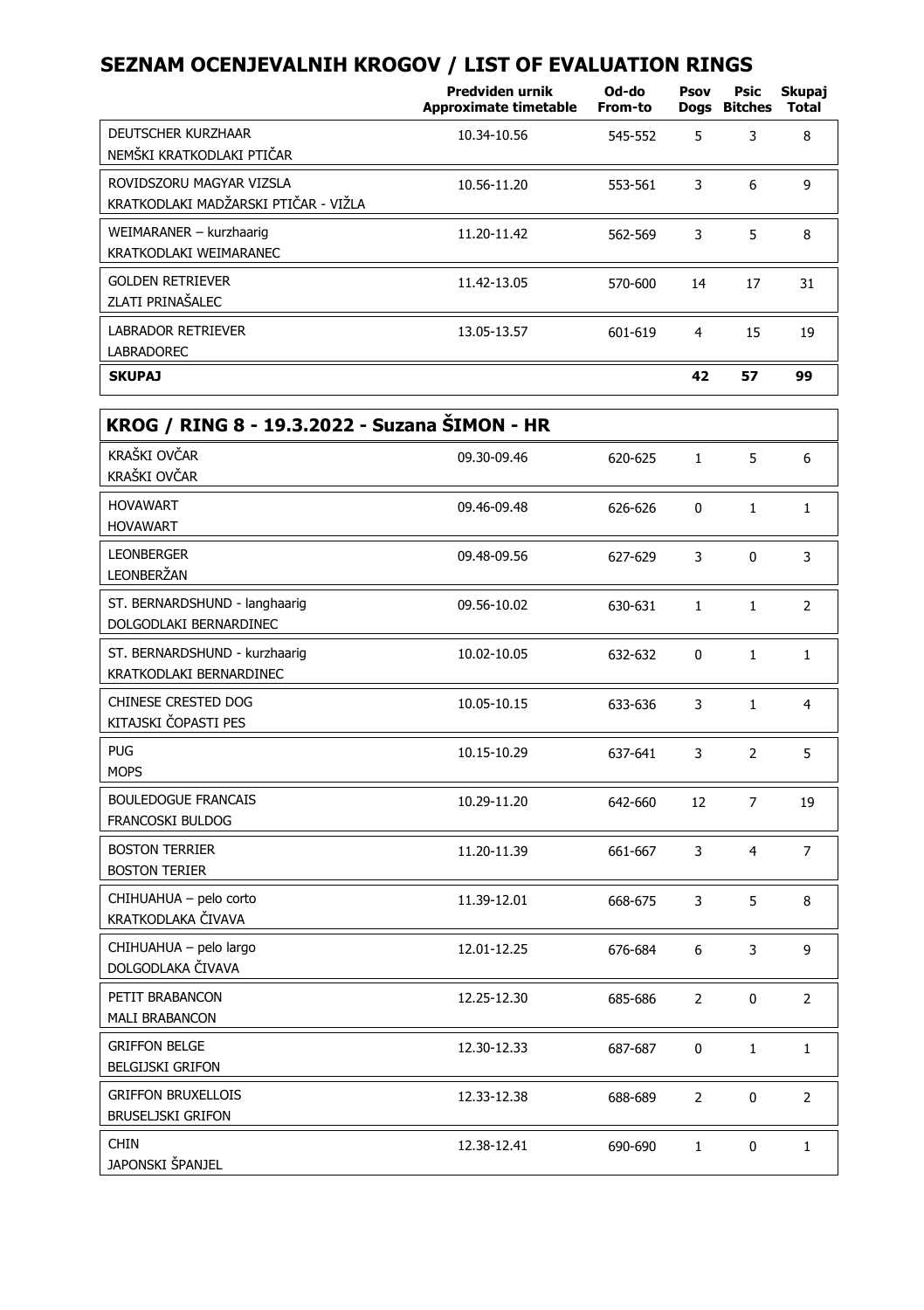|                                                     | Predviden urnik<br>Approximate timetable | Od-do<br>From-to | Psov | Psic<br>Dogs Bitches | Skupaj<br><b>Total</b> |
|-----------------------------------------------------|------------------------------------------|------------------|------|----------------------|------------------------|
| RUSSKIY TOY - LONG COATED<br>RUSKI TOY - DOLGODLAKI | 12.41-12.44                              | 691-691          | 0    | 1                    | 1                      |
| LHASA APSO<br>LASA-APSO                             | 12.44-12.49                              | 692-693          | 1    | 1                    | $\overline{2}$         |
| SHIH TZU<br>ŠI-CU                                   | 12.49-13.08                              | 694-700          | 3    | 4                    | 7                      |
| PEKINGESE<br>PEKINČAN                               | 13.08-13.11                              | 701-701          | 1    | 0                    | 1                      |
| <b>TIBETAN TERRIER</b><br>TIBETANSKI TERIER         | 13.11-13.14                              | 702-702          | 0    | 1                    | 1                      |
| <b>SKUPAJ</b>                                       |                                          |                  | 45   | 38                   | 83                     |

 $\overline{\phantom{a}}$ 

| KROG / RING 9 - 19.3.2022 - Dušan BELČEVIĆ - RS            |             |         |                |                |                |
|------------------------------------------------------------|-------------|---------|----------------|----------------|----------------|
| <b>SEALYHAM TERRIER</b><br>SEALYHAMSKI TERIER              | 09.30-09.43 | 703-707 | 3              | 2              | 5              |
| <b>KERRY BLUE TERRIER</b><br>KERRYJSKI MODRI TERIER        | 09.43-09.48 | 708-709 | $\mathbf{1}$   | $\mathbf{1}$   | 2              |
| <b>IRISH TERRIER</b><br><b>IRSKI TERIER</b>                | 09.48-09.54 | 710-711 | $\mathbf{1}$   | $\mathbf{1}$   | $\overline{2}$ |
| <b>AIREDALE TERRIER</b><br>AIREDALSKI TERIER               | 09.54-09.56 | 712-712 | $\mathbf{1}$   | 0              | $\mathbf{1}$   |
| DANDIE DINMONT TERRIER<br>DANDIE DINMONTOV TERIER          | 09.56-10.02 | 713-714 | $\mathbf{1}$   | $\mathbf{1}$   | $\overline{2}$ |
| <b>LAKELAND TERRIER</b><br>LAKELANDSKI TERIER              | 10.02-10.05 | 715-715 | $\mathbf{1}$   | 0              | $\mathbf{1}$   |
| <b>BORDER TERRIER</b><br><b>BORDERSKI TERIER</b>           | 10.05-10.10 | 716-717 | $\Omega$       | $\overline{2}$ | 2              |
| <b>CAIRN TERRIER</b><br><b>CAIRNSKI TERIER</b>             | 10.10-10.21 | 718-721 | 2              | 2              | 4              |
| WEST HIGHLAND WHITE TERRIER<br>ZAHODNOVIŠAVSKI BELI TERIER | 10.21-10.34 | 722-726 | $\overline{2}$ | 3              | 5.             |
| FOX TERRIER - smooth<br>KRATKODLAKI FOKSTERIER             | 10.34-10.45 | 727-730 | $\Omega$       | 4              | 4              |
| FOX TERRIER - wire<br><b>RESASTI FOKSTERIER</b>            | 10.45-11.04 | 731-737 | 3              | 4              | $\overline{7}$ |
| <b>JACK RUSSELL TERRIER</b><br><b>TERIER JACK RUSSEL</b>   | 11.04-11.28 | 738-746 | 3              | 6              | 9              |
| <b>WELSH TERRIER</b><br>VALIŽANSKI TERIER                  | 11.28-11.31 | 747-747 | $\mathbf{1}$   | 0              | $\mathbf{1}$   |
| <b>NORWICH TERRIER</b><br>NORWIŠKI TERIER                  | 11.31-11.34 | 748-748 | $\mathbf{1}$   | $\Omega$       | $\mathbf{1}$   |
| PARSON RUSSELL TERRIER<br>TERIER PARSON RUSSELL            | 11.34-11.42 | 749-751 | $\mathbf{1}$   | $\overline{2}$ | 3              |
|                                                            |             |         |                |                |                |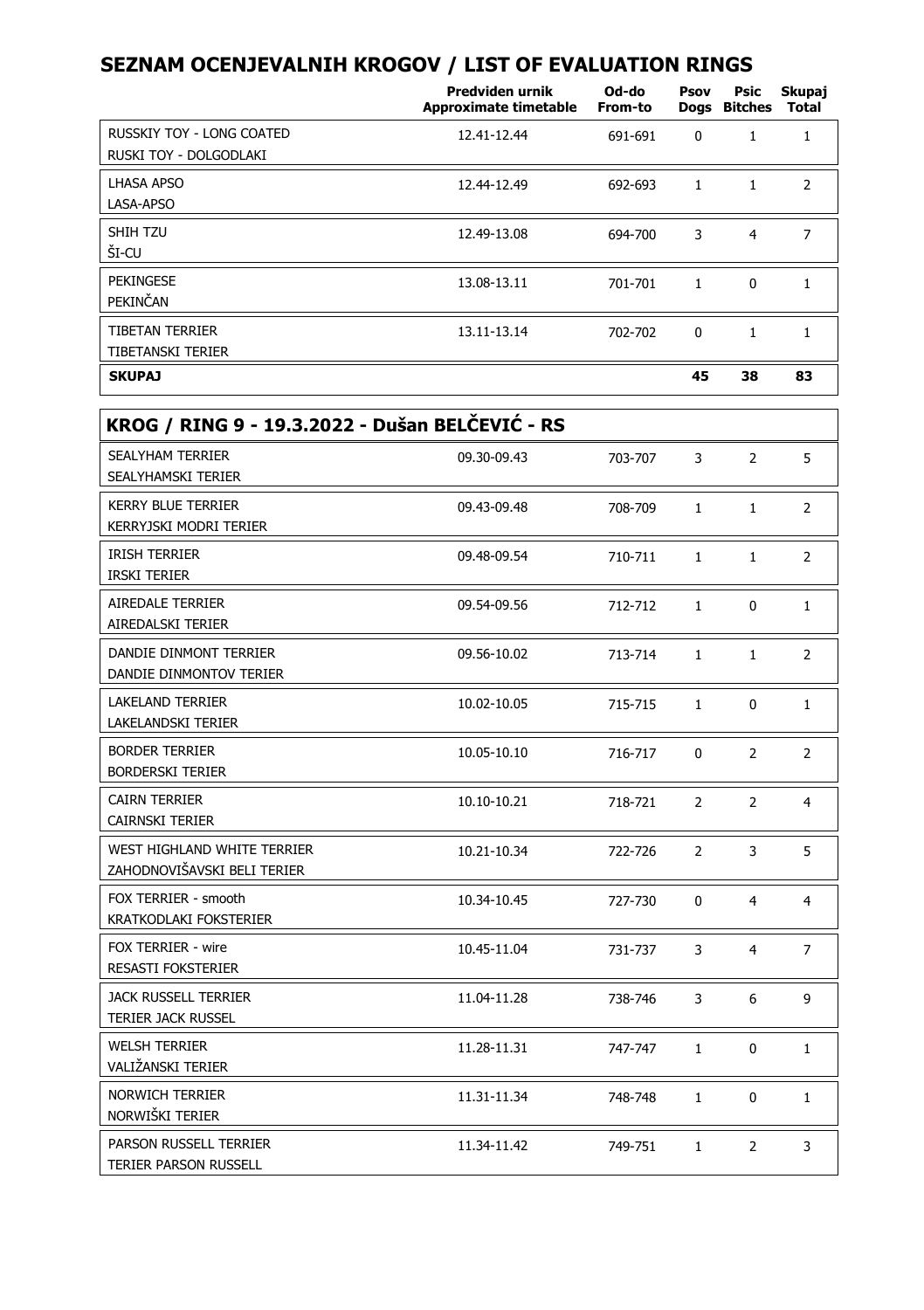|                                                              | Predviden urnik<br><b>Approximate timetable</b> | Od-do<br>From-to | Psov           | Psic<br>Dogs Bitches | Skupaj<br><b>Total</b> |
|--------------------------------------------------------------|-------------------------------------------------|------------------|----------------|----------------------|------------------------|
| <b>SCOTTISH TERRIER</b><br>ŠKOTSKI TERIER                    | 11.42-11.58                                     | 752-757          | 3              | 3                    | 6                      |
| YORKSHIRE TERRIER<br>YORKSHIRSKI TERIER                      | 11.58-12.33                                     | 758-770          | $\overline{7}$ | 6                    | 13                     |
| CANICHE / toy<br><b>TOY KODER</b>                            | 12.33-12.38                                     | 771-772          | $\mathbf{1}$   | $\mathbf{1}$         | $\overline{2}$         |
| CANICHE / nain - noir<br>PRITLIKAVI KODER - črn              | 12.38-12.44                                     | 773-774          | $\overline{2}$ | $\Omega$             | $\overline{2}$         |
| CANICHE / nain - marron<br>PRITLIKAVI KODER - rjav           | 12.44-12.49                                     | 775-776          | $\mathbf{1}$   | $\mathbf{1}$         | $\overline{2}$         |
| CANICHE / nain - gris<br>PRITLIKAVI KODER - siv              | 12.49-12.52                                     | 777-777          | $\mathbf{1}$   | $\Omega$             | $\mathbf{1}$           |
| CANICHE / nain - fauve clair<br>PRITLIKAVI KODER - mareličen | 12.52-13.08                                     | 778-783          | 3              | 3                    | 6                      |
| CANICHE / moyen - noir<br>SREDNJI KODER - črni               | 13.08-13.13                                     | 784-785          | $\mathbf{1}$   | $\mathbf{1}$         | $\overline{2}$         |
| CANICHE / moyen - blanc<br>SREDNJI KODER - beli              | 13.13-13.16                                     | 786-786          | $\Omega$       | $\mathbf{1}$         | $\mathbf{1}$           |
| CANICHE / moyen - fauve clair<br>SREDNJI KODER - mareličen   | 13.16-13.19                                     | 787-787          | $\Omega$       | $\mathbf{1}$         | $\mathbf{1}$           |
| CANICHE / grand - noir<br>VELIKI KODER - črni                | 13.19-13.21                                     | 788-788          | $\Omega$       | $\mathbf{1}$         | $\mathbf{1}$           |
| CANICHE / grand - blanc<br>VELIKI KODER - beli               | 13.21-13.32                                     | 789-792          | $\mathbf{1}$   | 3                    | 4                      |
| CANICHE / grand - fauve clair<br>VELIKI KODER - mareličen    | 13.32-13.38                                     | 793-794          | $\overline{2}$ | $\Omega$             | $\overline{2}$         |
| <b>SKUPAJ</b>                                                |                                                 |                  | 43             | 49                   | 92                     |

| KROG / RING 10 - 19.3.2022 - Štefan ŠINKO - SI               |             |         |              |              |                |
|--------------------------------------------------------------|-------------|---------|--------------|--------------|----------------|
| FLAT-COATED RETRIEVER<br>GLADKODLAKI PRINAŠALEC              | 09.30-09.40 | 795-798 | 3            |              | 4              |
| CHESAPEAKE BAY RETRIEVER<br>CHESAPEAKE BAY PRINAŠALEC        | 09.40-09.43 | 799-799 | 1            | 0            | 1              |
| <b>CURLY-COATED RETRIEVER</b><br>KODRASTI PRINAŠALEC         | 09.43-09.46 | 800-800 | $\mathbf{0}$ | $\mathbf{1}$ | 1              |
| NOVA SCOTIA DUCK TOLLING RETRIEVER<br>NOVOŠKOTSKI PRINAŠALEC | 09.46-10.02 | 801-806 | 3            | 3            | 6              |
| LAGOTTO ROMAGNOLO<br>ROMANSKI VODNI PES                      | 10.02-10.21 | 807-813 | 4            | 3            | 7              |
| <b>BARBET</b><br><b>BARBET</b>                               | 10.21-10.26 | 814-815 | 2            | 0            | $\overline{2}$ |
| DEUTSCHER SPITZ / wolfspitz<br>NEMŠKI VOLČJI ŠPIC            | 10.26-10.29 | 816-816 | $\mathbf{1}$ | 0            | 1              |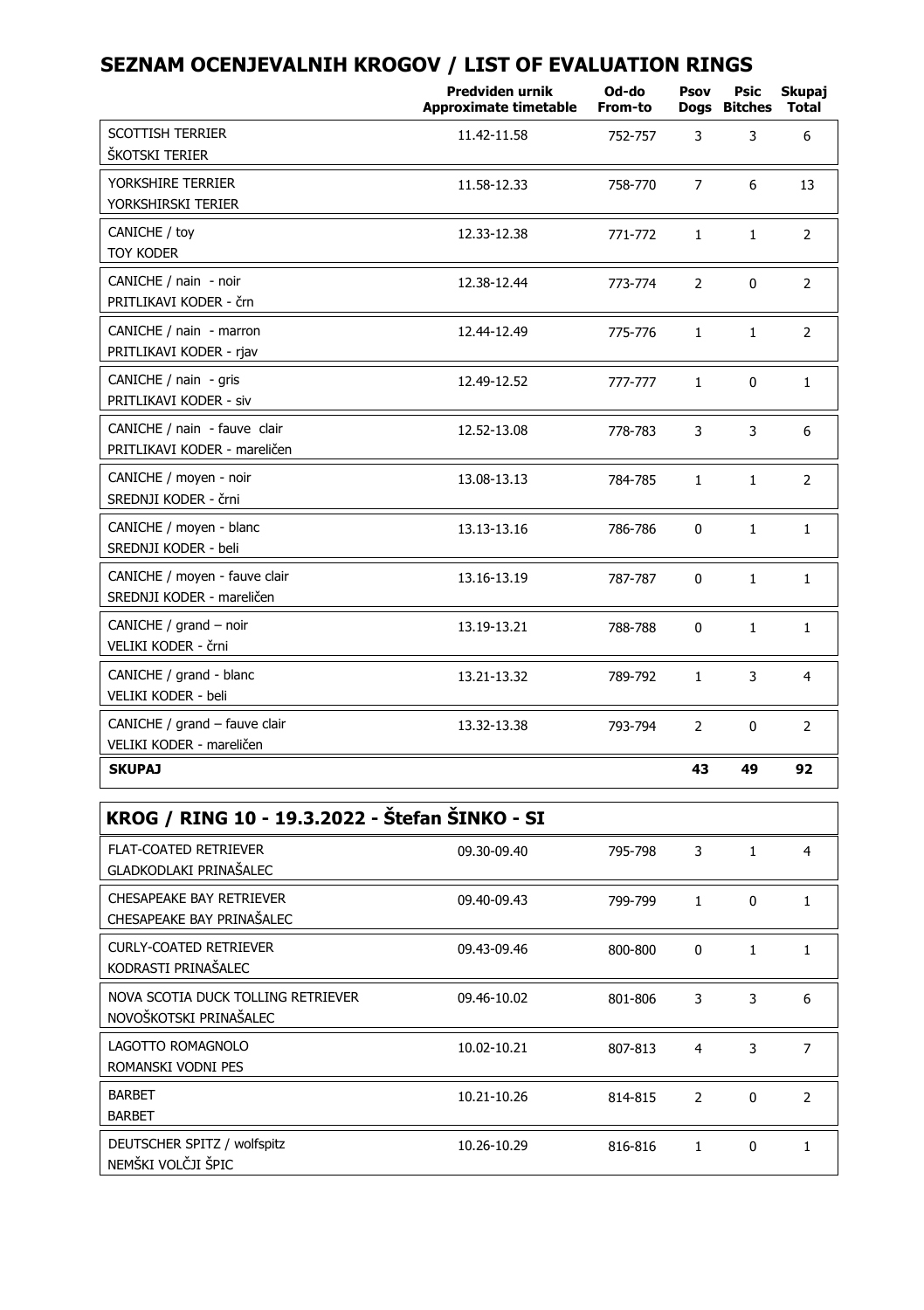|                                                                 | Predviden urnik<br><b>Approximate timetable</b> | Od-do<br>From-to | Psov<br>Dogs   | Psic<br><b>Bitches</b> | Skupaj<br><b>Total</b> |
|-----------------------------------------------------------------|-------------------------------------------------|------------------|----------------|------------------------|------------------------|
| <b>KISHU</b><br>KIŠU                                            | 10.29-10.31                                     | 817-817          | 0              | $\mathbf{1}$           | $\mathbf{1}$           |
| SUOMENLAPINKOIRA<br><b>LAPONEC</b>                              | 10.31-10.37                                     | 818-819          | 1              | $\mathbf{1}$           | $\overline{2}$         |
| LAPINPOROKOIRA<br>LAPONSKOFINSKI OVČAR                          | 10.37-10.40                                     | 820-820          | 1              | 0                      | $\mathbf{1}$           |
| THAI RIDGEBACK DOG<br><b>TAJSKI GREBENAR</b>                    | 10.40-10.42                                     | 821-821          | $\mathbf{1}$   | 0                      | $\mathbf{1}$           |
| PERRO SIN PELO DEL PERU - grande<br>PERUJSKI GOLI PES - veliki  | 10.42-10.45                                     | 822-822          | 0              | $\mathbf{1}$           | $\mathbf{1}$           |
| PERRO SIN PELO DEL PERU - medio<br>PERUJSKI GOLI PES - srednji  | 10.45-10.48                                     | 823-823          | $\mathbf{1}$   | 0                      | $\mathbf{1}$           |
| PHARAON HOUND<br><b>FARAONSKI PES</b>                           | 10.48-10.53                                     | 824-825          | $\mathbf{1}$   | $\mathbf{1}$           | $\overline{2}$         |
| <b>CIRNECO DELL'ETNA</b><br>CIRNECO DELL'ETNA                   | 10.53-10.56                                     | 826-826          | 0              | $\mathbf{1}$           | $\mathbf{1}$           |
| DACHSHUND / kaninchen - kurzhaar<br>KRATKODLAKI KUNČJI JAZBEČAR | 10.56-11.15                                     | 827-833          | 3              | $\overline{4}$         | $\overline{7}$         |
| DACHSHUND / kaninchen - langhaar<br>DOLGODLAKI KUNČJI JAZBEČAR  | 11.15-11.17                                     | 834-834          | 0              | $\mathbf{1}$           | $\mathbf{1}$           |
| DACHSHUND / kaninchen - rauhhaar<br>RESASTI KUNČJI JAZBEČAR     | 11.17-11.23                                     | 835-836          | $\mathbf{1}$   | $\mathbf{1}$           | $\overline{2}$         |
| DACHSHUND / zwerg - kurzhaar<br>KRATKODLAKI PRITLIKAVI JAZBEČAR | 11.23-11.39                                     | 837-842          | 2              | $\overline{4}$         | 6                      |
| DACHSHUND / zwerg - langhaar<br>DOLGODLAKI PRITLIKAVI JAZBEČAR  | 11.39-11.52                                     | 843-847          | $\overline{2}$ | 3                      | 5                      |
| DACHSHUND / zwerg - rauhhaar<br>RESASTI PRITLIKAVI JAZBEČAR     | 11.52-12.03                                     | 848-851          | $\mathbf{1}$   | 3                      | $\overline{4}$         |
| DACHSHUND / standard - kurzhaar<br>KRATKODLAKI JAZBEČAR         | 12.03-12.08                                     | 852-853          | $\mathbf{1}$   | $\mathbf{1}$           | $\overline{2}$         |
| DACHSHUND / standard - langhaar<br>DOLGODLAKI JAZBEČAR          | 12.08-12.14                                     | 854-855          | $\mathbf{1}$   | $\mathbf{1}$           | $\overline{2}$         |
| DACHSHUND / standard - rauhhaar<br>RESASTI JAZBEČAR             | 12.14-12.27                                     | 856-860          | $\overline{2}$ | 3                      | 5                      |
| DOGO ARGENTINO<br>ARGENTINSKA DOGA                              | 12.27-12.30                                     | 861-861          | $\mathbf{1}$   | $\mathbf{0}$           | $1\,$                  |
| FILA BRASILEIRO<br>BRAZILSKA FILA                               | 12.30-12.35                                     | 862-863          | 1              | $\mathbf{1}$           | $\overline{2}$         |
| <b>BULLMASTIFF</b><br><b>BULMASTIF</b>                          | 12.35-12.43                                     | 864-866          | $\overline{2}$ | $\mathbf{1}$           | 3                      |
| DOGUE DE BORDEAUX<br><b>BORDOJSKA DOGA</b>                      | 12.43-12.51                                     | 867-869          | $\mathbf{1}$   | $\overline{2}$         | 3                      |
| SHAR PEI<br>ŠAR PEJ                                             | 12.51-12.54                                     | 870-870          | $\mathbf{1}$   | 0                      | 1                      |